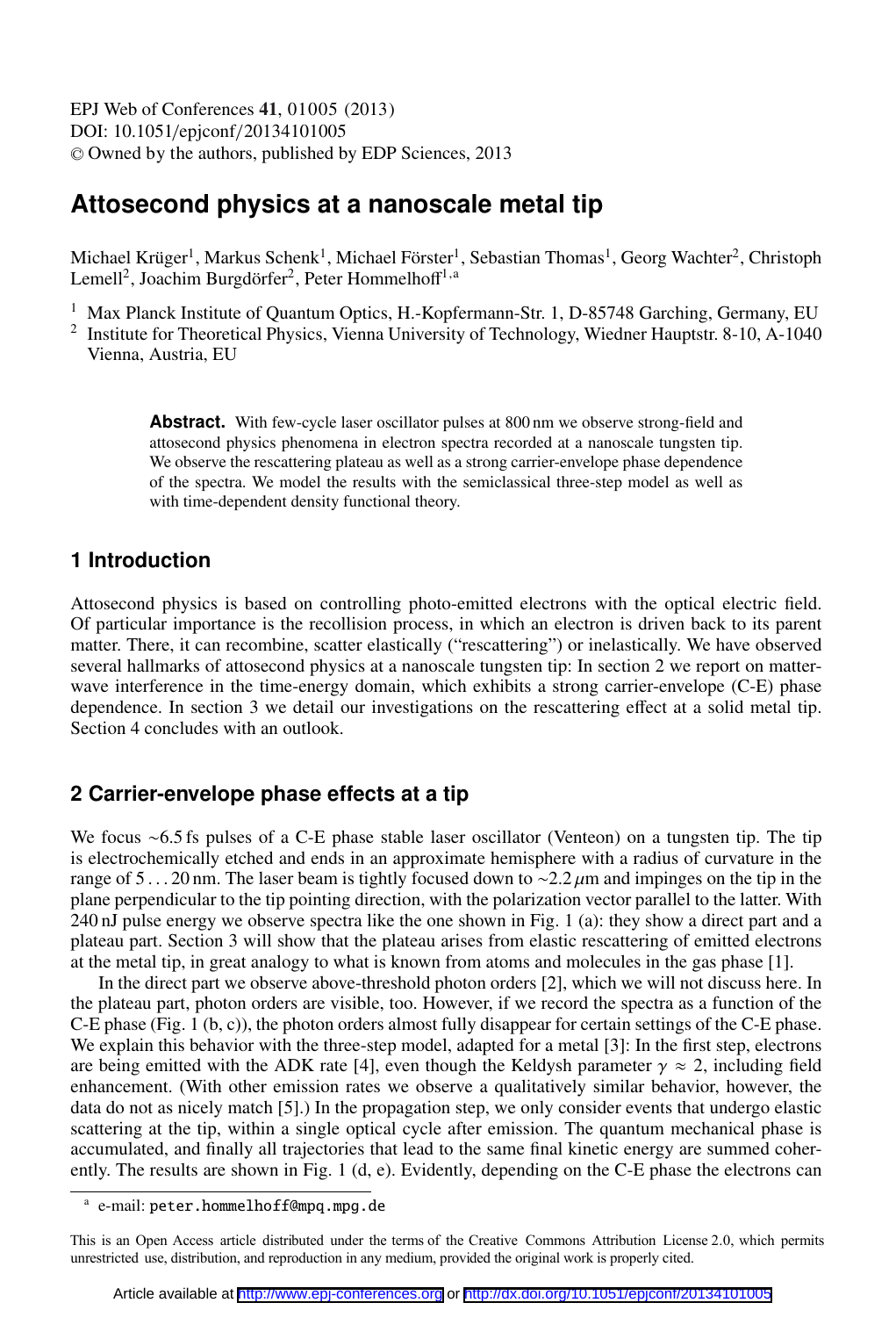

Fig. 1. (a) Spectrum with the direct part  $(0 \dots 5 \text{ eV})$  and the plateau part  $(5 \dots 13 \text{ eV})$ . The numbers in circles give the photon orders, 4 being the lowest free one. (b) Same as in (a), but as a function of the C-E phase. The dots and the red line show the cut-off position, i.e., the highest kinetic energies reached. (c) Data of (b), but with an exponential slope in each, the direct and the plateau part, subtracted to enhance visibility of phase effects. Photon orders (red islands) are visible for certain C-E phase settings, whereas they almost fully disappear for other settings. The diamonds indicate the visibility of the photon orders. (d) Results of the three-step model: final kinetic energy of an electron as a function of the emission time. (e) Three-step model data treated like the data in (c). Clearly, regions of strong modulation exist, and other regions that are almost flat as a function of the kinetic energy, much like in (c). The three step model data hence allow explaining what is responsible for the appearance and disappearance of photon orders: Photon orders appear if two windows in time exists at which electrons are emitted; photon order visibility ceases if only one emission window in time contributes, as can be inferred from (d). In close analogy to Young's double slit experiment, we here observe a double or a single slit in time, leading to interference in the energy domain. Sharp boundaries exist in (e) because of the semiclassical nature of the process.

gain high kinetic energies during one or two optical cycles. In the first case, the largest kinetic energy results, and a flat spectrum is visible; in the second case strong interference fringes are visible and a comparably small maximum kinetic energy is reached. Hence, the three-step model can nicely explain the data qualitatively, and also quantitatively surprisingly well: peak electric fields of 10.4 GV/m are needed at the tip, from which we infer a field enhancement factor of ∼ 6, roughly as expected. The unmodulated plateau part hints at an electron emission duration of 450 attoseconds (Fourier limit of cut-off region).

#### **3 Rescattering at a tip**

While the three step model allows interpretation of the data astonishingly well, it is by no means clear that it is applicable to metals. In order to unmask the effects that take place at a metal surface, we have invoked a model applicable to metals: we employ a 1-dimensional time-dependent density functional theory (TDDFT) quantum simulation. Details of the model are given in [6, 7], results are shown in Fig. 2.

Fig. 2 (a) shows the change of the electron density on a logarithmic color scale. The rescattering process is directly visualized in the center of the laser pulse (indicated in the lower panel): electron density is driven about 10... 20 atomic units (a.u.)  $\approx 0.5...1$  nm out of the metal, before it is being pushed back towards the metal surface, matching the classical excursion of 0.3 nm quite well. Note that for these parameters it is not yet required to take into account the steep field gradient in front of the tip [8].